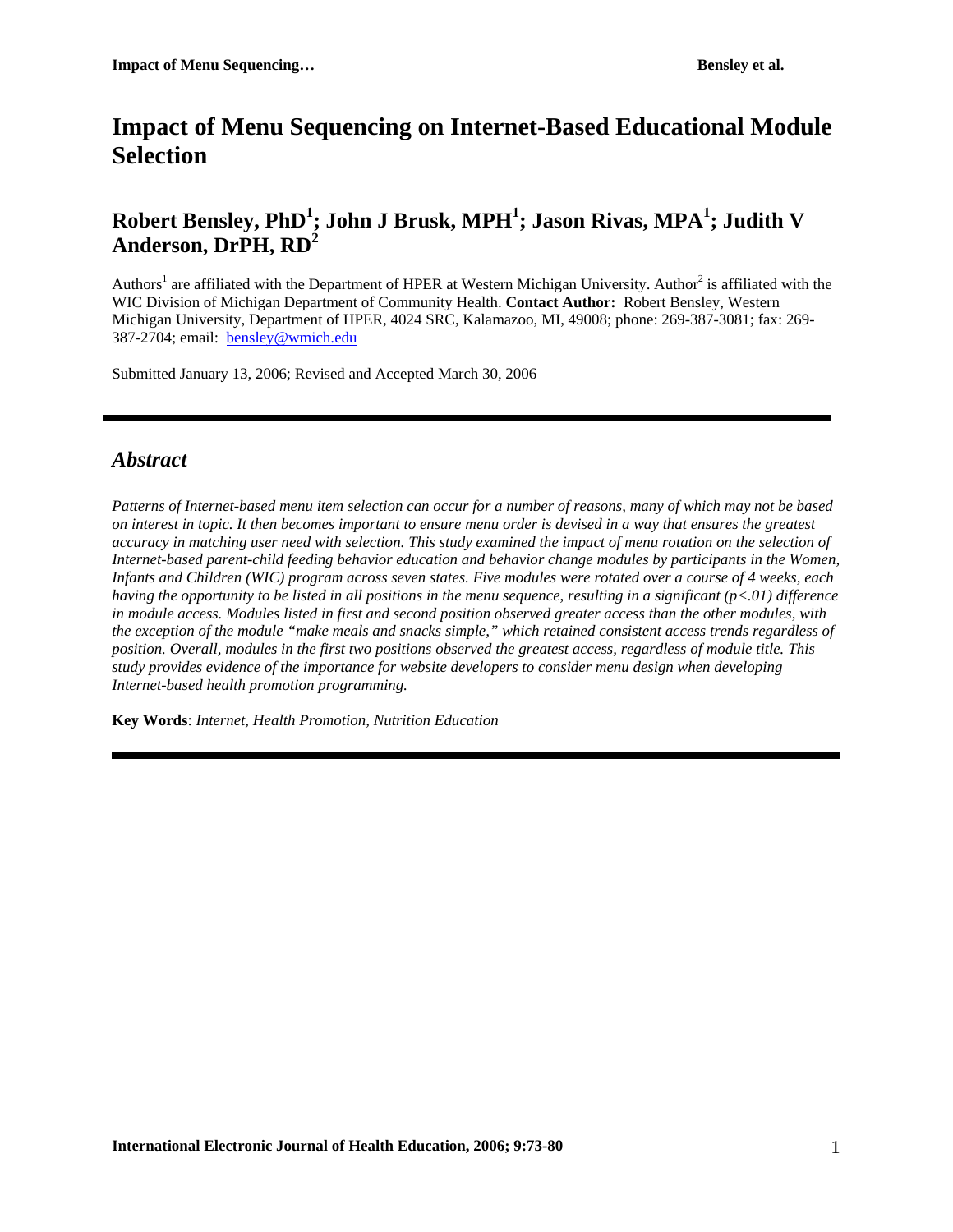## **Introduction**

**I**t has been estimated that 2 out of 3 Americans have access to the Internet, with over 88% of those being at home.<sup>1-3</sup> The majority of these Internet users seek health information.<sup>4</sup> Among lower income populations access to the Internet has also been found to be relatively high.<sup>5-7</sup> However, the Internet is not without limitations. It has been identified that barriers that impact user ability to navigate the selection of health related information do exist. Limited literacy, language differences, cultural differences, lack of understanding of the information, and difficult searching processes impact user ability to access Internet-based health information.<sup>4, 8-9</sup>

The evolution of a menu-based approach for accessing information has expanded the ability to expose users to a broader base of information. Inherent within the Internet, menu pages typically consist of a list of links that allow users to access information categorized by topic, content, behavior, or a host of other classifications. All users need to do is simply click on a listed item to access subsequent web pages. Earlier research on menu-driven approaches has found the organization of items within menus based on alphabetizing or frequency of access has been commonly applied, especially if the search for information is knowledge driven rather than random.10-12 A potentially better menu approach utilizes categorization, where information is clustered into meaningful groups.10 This latter approach is commonly used in presenting information via healthrelated web pages.

Most early interface menus were full-screen with numbered items, whereas modern menus are usually pull-downs, check boxes, or embedded Internet links, all of which are selectable by mouse clicks. $13$  When the menu items are written succinctly and in a manner familiar to the user and organized in an appropriate structure and sequence, users can select an item easily and accurately. Once items in a menu have been chosen, the intervention developer is still confronted with the choice of presentation sequence. If the items have a natural sequence- such as days of the week, chapters in a book, or sizes of eggs- then the decision is trivial. Typical basis for sequencing items include chronological ordering, numeric ordering (ascending or descending), and physical ordering (e.g., by size or weight). If no task-related ordering exists, the developer must choose alternatives including alphabetical ordering, related group ordering, frequency of use, and overall

importance of the information provided by each of the modules offered. This last one is difficult to determine among users without an understanding of the underlying population. Population based determination of module importance based on need for behavior change may be a method for ordering the module selection menu.

If frequency of use is a potential guide to sequencing menu items, then it might make sense to vary the sequence adaptively to reflect the current pattern of use. Unfortunately, adaptations can be disruptive, increasing confusion and undermining the users' learning of menu structures. In addition, users might become anxious that other changes might occur at any moment. Evidence against the utility of such changes was found in a study in which a menu of food items was re-sequenced to ensure that the most frequently selected items migrated toward the top.14 Users were clearly unsettled by the changing menus, and their performance was better with static menus. However, it is not the intent of this paper to compare and contrast computer design modalities or to explore barriers to Internet access. Rather, this paper reports the impact of menu rotation on menu selection associated with wichealth.org, an Internet-based parent-child feeding behavior change intervention.

The website, wichealth.org, is a theoretically driven behavior change intervention based on the eHealth Behavior Management Model.<sup>6</sup> Pertinent to wichealth.org are a number of modules that address parent-child feeding behaviors associated with clients enrolled in the Women, Infants and Children (WIC) program. At the time of this study, five specific modules existed, each addressing a particular behavior commonly found as a need among WIC populations. To date, over 100,000 wichealth.org module completions have occurred, representing WIC clients across seven states.

Interactive website design, as demonstrated by wichealth.org, attempts to simulate an experience for the user consistent with a face-to-face discussion with an individual having specific expertise or information of interest and benefit to the user. Users accessing the wichealth.org site are presented with a choice, via a menu, of the type of healthy child feeding modules about which they are interested or feel they need to know more. After this choice is made, an interaction is initiated that will collect information from the user in order to tailor subsequent questions and educational messages provided. This choice, however, is an essential step toward the user accessing the information they need and want. An interface that allows the user to make choices that are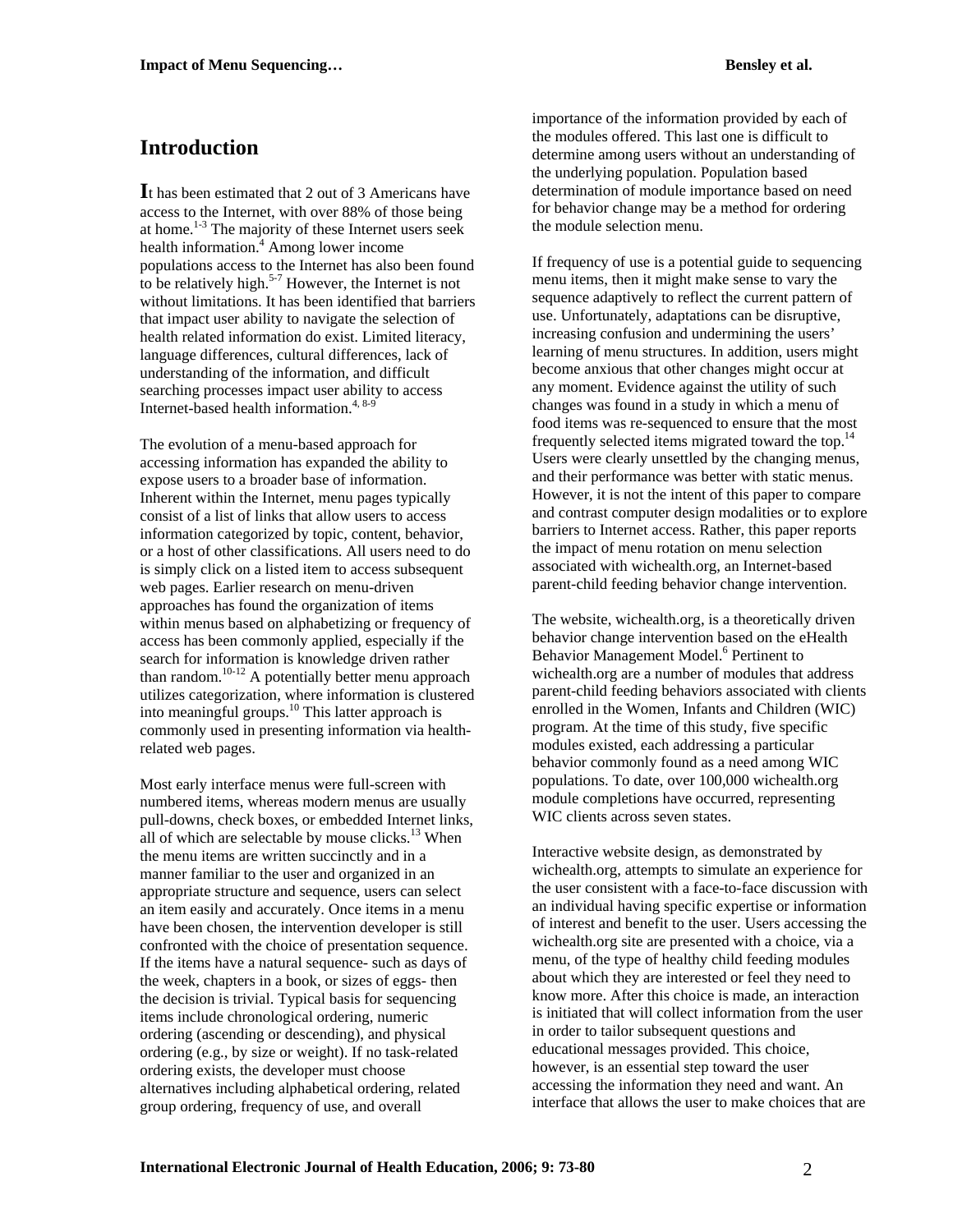not confounded by the design itself requires careful and thoughtful development. In contrast, poor menu organization and approach can result in users not receiving what is needed most for impacting learning and, ultimately, behavior change.

#### **Methods**

The target population for this study consisted of WIC clients from seven states (IL, IN, MI, MN, OH, WA, WI) who completed a wichealth.org module during a 5-week period. Participating subjects self-selected to complete a wichealth.org module as a means of meeting secondary contact requirements associated with the WIC program. User submission of an online survey at the end of the session was used to record module accessed. Data collection protocols using wichealth.org have been approved for use by the Western Michigan University human subjects institution review board. Online informed consent is available prior to completion of the online survey.

Five wichealth.org modules were made available to clients. These were initially ordered in the menu design sequence associated with the original website design, and included "Make Meals & Snacks Simple" (MS), "Secrets for Feeding Picky Eaters" (PE), "Create Good Eating Habits in Your Child" (GH), "Help Your Child Make Good Eating Choices" (GC), and "Trust Your Child to Eat Enough" (TC) (see Figure 1).

Based on 6,844 sessions completed over a 3-month period prior to this study, the modules with the most access were MS (28.7%) and PE (16.6%), which also had always been the  $1<sup>st</sup>$  and  $2<sup>nd</sup>$  module options in the initial menu sequence. This finding raised questions whether these modules were being selected by users due to their perceived need or the position of the module on the menu. To answer this, module menu order was rotated at the beginning of each of 4 weeks, with the module previously listed in last position being rotated to first position and all other module positions moving down one position in menu order. For example, the first rotation resulted in module TC (previously listed last) being listed first with all other modules moving down one position in menu order. This process continued until all five module titles had the opportunity to be listed in the first position of the menu sequence. Menu rotation frequency counts were analyzed using Chi-square to determine significant differences in module access based on sequence position.

#### **Results**

Table 1 presents the subsequent menu rotations that occurred over the 4 weeks following the baseline observation. Nearly 9,000 (n=8,984) user module accesses occurred, with the majority (n=6,844) collected over an 8-month period serving as the baseline for this study. Frequency counts observed for each module and menu sequence implemented were strongly significantly different  $(p<.01)$ depending on sequence position. For instance, the first rotation elevated TC to the first position in the menu sequence where it received 35.6% of all module accesses. The second week found the menu rotation of module GC to first position in the menu sequence resulted in GC also becoming the most accessed module for the week (30%), whereas TC, which was previously the most accessed module (and had been moved to second position in the menu sequence), observed a dramatic reduction in access (18.7%). All modules experienced their greatest likelihood of being accessed when they were located in the first position on the menu. In addition, the second most frequent access of each module occurred when it was listed in the second menu position. When modules were moved to either the  $3<sup>rd</sup>$ ,  $4<sup>th</sup>$  or  $5<sup>th</sup>$ positions, their frequency of access was diminished. An exception occurred with module MS, where the data clearly indicated it was unaffected by menu position, demonstrating it is likely perceived as useful or able to fulfill a need for a broad set of the user population. Table 2 further evidences the impact of menu rotation, depicting the greatest selection occurred when modules were positioned first or second, regardless of module title.

## **Discussion**

The impact of linear or sequential top-to-bottom menus was found to be strongly significant among the population of WIC clients using wichealth.org. This may be due to a variety of reasons such as low interest level, past practice of accessing material in sequential order, low reading ability, or identification with the module name presented on the menu. Low interest may have caused users to select the first menu item because it was fastest and they were most interested in just completing the intervention. Access by sequential ordering could be due to a habit associated with selecting items beginning at the top of a list rather than first considering title or content. Low reading ability would inhibit individuals from understanding what the topics are about and thus defaulting to the first one available at the top of the menu. Finally, the wording of the module titles on the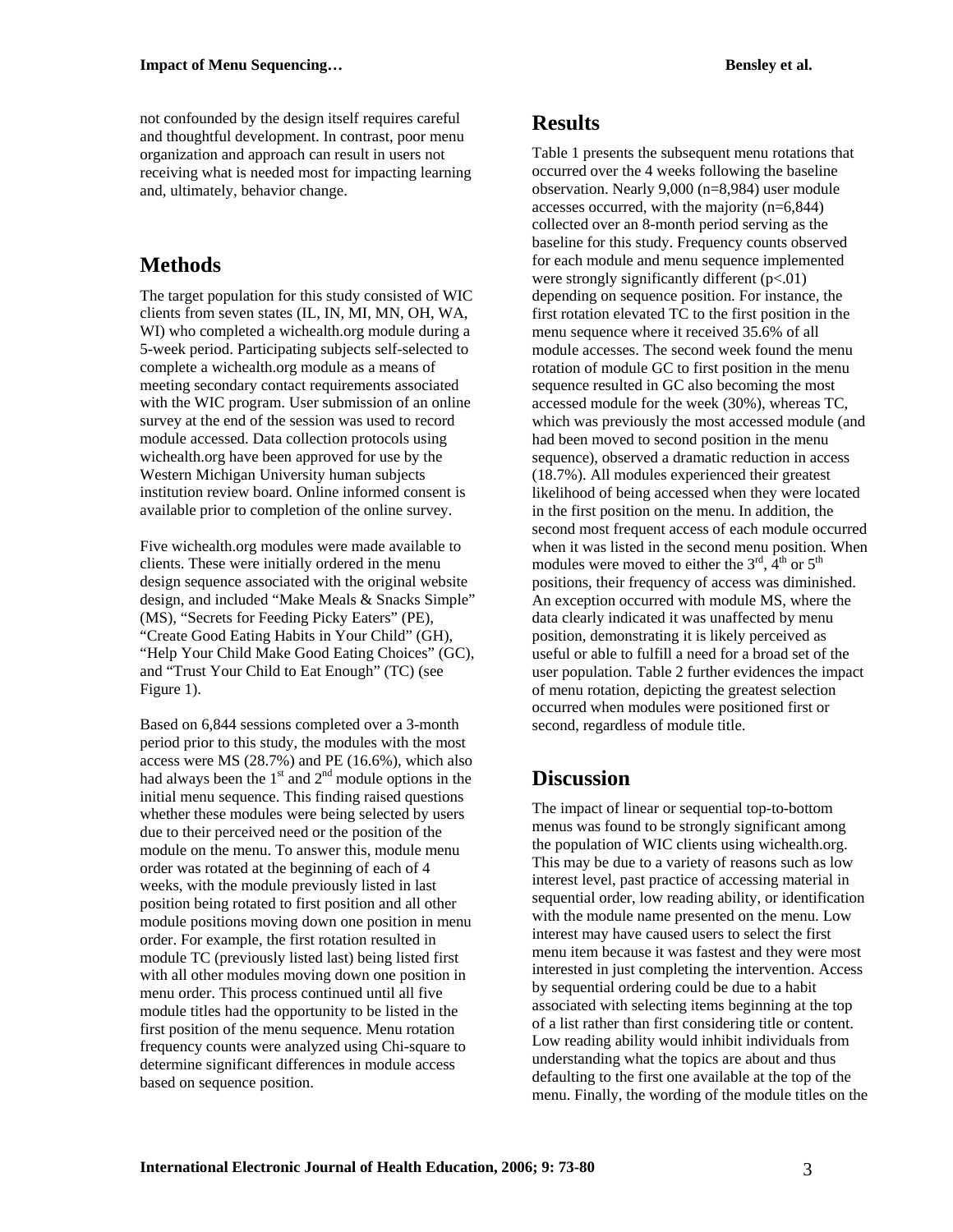menu may have affected how the users identify with the topic making more or less likely they selected a particular module. No known external factors or events that may have influenced module selection occurred during the 9-month period, further strengthening findings.

Three potential solutions might impact user menu selection. First, low reading ability and the effect of sequential menu ordering may be impacted by using relational images or icons that serve as effective illustrative metaphors for the content provided by the module. A module entitled "Trusting your child to eat enough" may not convey to the user the same information as an image of a child sitting in front of a half eaten plate of food. Visualizing the issue may allow users to connect more with the material presented within the module, thus making it more likely they will select it. This strategy has since been implemented within the wichealth.org project. Inclusion of additional modules, icon images, and tag lines pertaining to description of the module and previous user comments have also been added to wichealth.org. Although no formal analysis of this impact has been conducted, observed frequency counts of access has found a more consistent and even distribution of access across all modules, regardless of position.<sup>15</sup> Second, more programming could be developed to provide users with screening questions rather than a menu in order to tailor the appropriate module to the user given their interests and needs. Thus, just as the content within each module is tailored to the user's stage of change concerning the particular child feeding behavior, the topic to be covered would also be tailored to the user based on current behaviors, needs, and interest in the content to be provided. Finally, implementation of a non-linear menu design, such as a matrix or grid type menu or a circular format, would present the modules in a less sequential manner.

As with any study, limitations may have impacted findings. In particular, process and impact evaluations of wichealth.org as a method for influencing parent-child feeding behaviors have consistently found WIC clients most likely to use wichealth.org as a form of secondary contact are those who are on the more active end of the stages of readiness to change (maintenance, action, preparation) rather than those more resistant to change (contemplation, precontemplation).<sup>15</sup> It would seem that those more actively involved in the behavior change process would be more likely to seek out specific skills and thus be less dependent on menu positioning, although that was not necessarily observed here. As such, it is not possible to

generalize these results to all WIC clients, as equal representation with regard to stages of readiness to change was not observed. Similarly, users who accessed wichealth.org may have been more literate with regard to computer usage than other WIC populations, especially since it has been previously found that 83% of all wichealth.org users have easy access to the Internet through either home, work, or a parent's of friend's home.<sup>15</sup> Being familiar with computer and Internet navigation may have prompted users to simply "click before reading." Most Internetbased health information is displayed as a list, with no weight associated with sequencing of information. Simply selecting the first item on the list may be a process followed by some Internet users. Further study would be necessary to determine whether this assertion is correct.

Other limitations may be associated with difference in perceived behavioral needs or in clarity of module titles, especially with regard to the module MS. An assessment conducted in 2002 with nearly 2,500 clients and WIC personnel clearly identified MS as being the parent-child feeding behavior with the greatest need for and interest among WIC clients.<sup>5</sup> This high need and interest may have accounted for some of the reasons why access of this module did not change based on menu position. This access phenomenon may also be caused by simplicity of the MS module title in comparison to the other modules. At first glance clients may have an easier understanding of what might be contained within a module associated with "make meals and snacks simple" rather than the one pertaining to "create good eating habits in your child."

Findings associated with this study are important in a number of ways. First, a need exists for better consideration of how menu items are positioned for Internet-based selection, especially among WIC clients accessing the Internet for education and behavior change processes. Developers of web-based interventions should experiment with menu ordering, pilot testing each approach with target populations to identify the menu display least likely to be influenced by menu positioning. Second, this study provides support for how clients may be likely to interact with Internet-based public health interventions, especially those containing a variety of separate behavior and topic-oriented interventions. Third, rotation of menu topics might be a viable process for ensuring over time that equal opportunity is given to a variety of topics. Random and dynamic menu rotation would further reduce the impact of menu sequencing based on an elapsed period of time (such as was used in this study). Fourth, this study provides the impetus for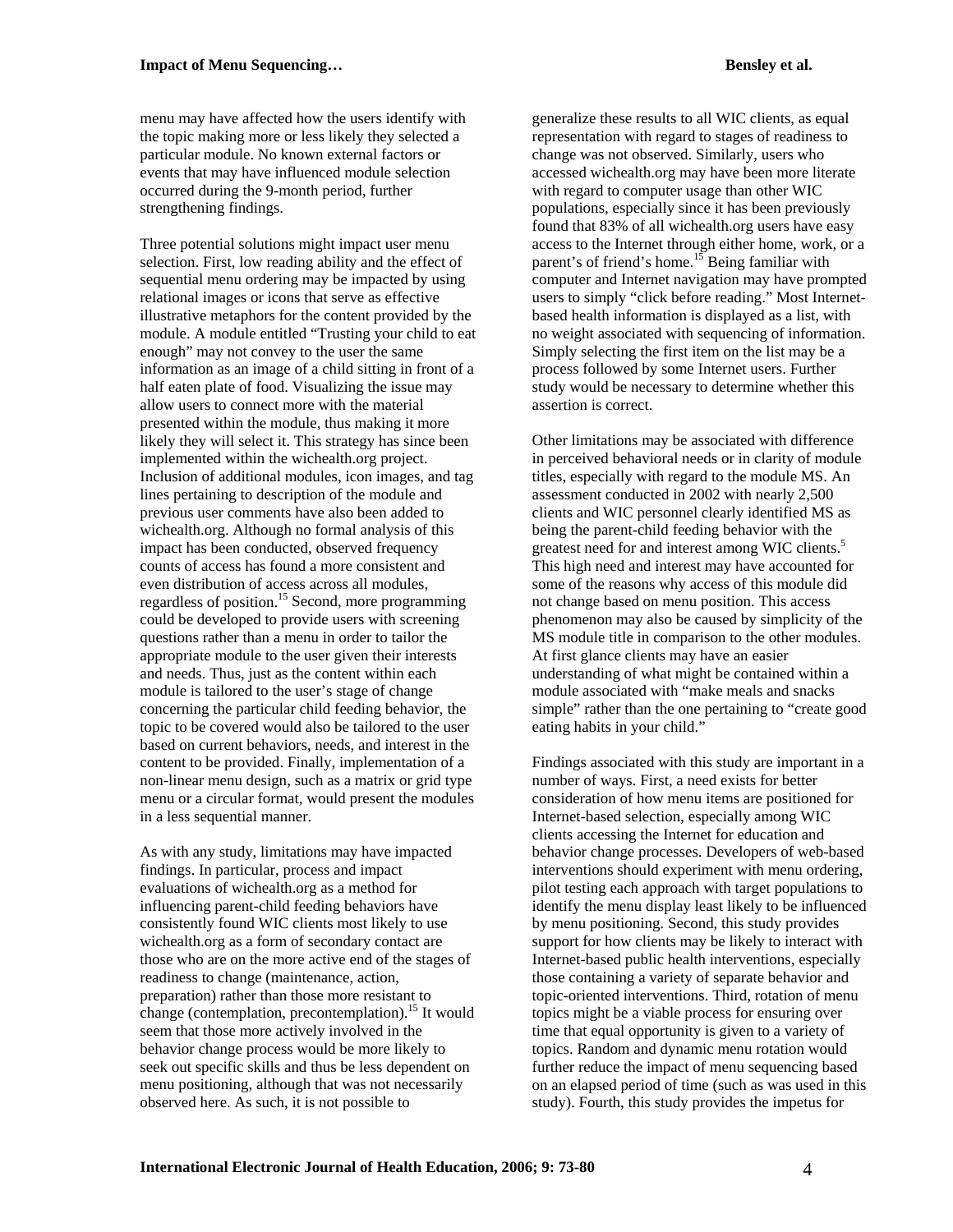developers to consider use of images, icons, questioning, and other mechanisms for further identifying the content within a text-based menu choice. Finally, it is recommended that similar studies be conducted on other existing health-related Internet interventions. A variety of menu rotation techniques and strategies should be explored and shared among other web developers.

#### **References**

- 1. Pew Internet & American Life Project. Older Americans and the Internet [Internet]. Washington (DC): Pew Internet & American Life Project [cited 2005 May 26]; 2004 Mar 28. Available from: URL: [http://www.pewinternet.org/pdfs/PIP\\_Senior](http://www.pewinternet.org/pdfs/PIP_Seniors_Online_2004.pdf) [s\\_Online\\_2004.pdf.](http://www.pewinternet.org/pdfs/PIP_Seniors_Online_2004.pdf)
- 2. Pew Internet & American Life Project. Health Information Online: Eight in ten internet users have looked for health information online, with increased interest in diet, fitness, drugs, health insurance, experimental treatments, and particular doctors and hospitals [Internet]. Washington (DC): Pew Internet & American Life Project [cited 2004 May 19]; 2005 May 17. Available from: URL: [http://www.pewinternet.org/pdfs/PIP\\_Health](http://www.pewinternet.org/pdfs/PIP_Healthtopics_May05.pdf) [topics\\_May05.pdf](http://www.pewinternet.org/pdfs/PIP_Healthtopics_May05.pdf).
- 3. Harwood P, Rainie L. People who use the Internet away from home and work [Internet]. Washington (DC): Pew Internet & American Life Project [cited 2005 May 26]; 2004 Mar. Available from: URL: [http://www.pewinternet.org/pdfs/PIP\\_Other](http://www.pewinternet.org/pdfs/PIP_Other_Places.pdf) [\\_Places.pdf](http://www.pewinternet.org/pdfs/PIP_Other_Places.pdf).
- 4. Benigeri M, Pluye P. Shortcomings of health information on the Internet. Health Promot Int. 2003;18(4):381-386.
- 5. Bensley RJ. Nutrition education on the Internet. Annual meeting of the National WIC Association. Anaheim (CA): 2004 Apr.
- 6. Bensley RJ, Mercer N, Brusk JS, et al. The ehealth behavior management model: a stage-based approach to behavior change and management. *Prev Chronic Dis* [serial online] 2004 Oct [cited 2005 May 26]. Available from: URL: [http://www.cdc.gov/pcd/issues/2004/oct/04\\_](http://www.cdc.gov/pcd/issues/2004/oct/04_0070.htm) [0070.htm.](http://www.cdc.gov/pcd/issues/2004/oct/04_0070.htm)
- 7. Billing AS, Atkinson NL, Gold R. Assessing the needs of food stamp recipients in five Maryland counties. Annual meeting of the American Public Health Association; San Francisco (CA): 2003 Nov 15-19.
- 8. Frick T, Kisling E, Cai W, et al. Impact of navigational models on task completion in web-based information systems [Internet]. AECT Research and Theory Division. [cited 2005 October 21]. 1999. Available from: [http://education.indiana.edu/~frick/aect99/rt](http://education.indiana.edu/%7Efrick/aect99/rtd439.html) [d439.html.](http://education.indiana.edu/%7Efrick/aect99/rtd439.html)
- 9. Lazarus W, Mora F. Online content for lowincome and underserved Americans: The digital divide's new frontier [Internet]. Santa Monica (CA): The Children's Partnership [cited 2005 October 21]; 2000 Mar. Available from: URL: [http://www.childrenspartnership.org/AM/Te](http://www.childrenspartnership.org/AM/Template.cfm?Section=Advanced_Search1§ion=Technology1&template=/CM/ContentDisplay.cfm&ContentFileID=1240) [mplate.cfm?Section=Advanced\\_Search1&se](http://www.childrenspartnership.org/AM/Template.cfm?Section=Advanced_Search1§ion=Technology1&template=/CM/ContentDisplay.cfm&ContentFileID=1240) [ction=Technology1&template=/CM/Content](http://www.childrenspartnership.org/AM/Template.cfm?Section=Advanced_Search1§ion=Technology1&template=/CM/ContentDisplay.cfm&ContentFileID=1240) [Display.cfm&ContentFileID=1240](http://www.childrenspartnership.org/AM/Template.cfm?Section=Advanced_Search1§ion=Technology1&template=/CM/ContentDisplay.cfm&ContentFileID=1240)
- 10. Lee ES, Raymond DR. Menu-driven systems. In Kent A, Williams, JG, eds. In: The Encyclopedia of Microcomputers, vol. 11. New York: Marcel Dekker; 1993:101- 127.
- 11. Sears A, Shneiderman B. Split menus: effectively using selection frequency to organize menus. ACM Trans on Comput-Hum Interact, 1994;1(1):27-51.
- 12. Hodgson GM, Ruth SR. The use of menus in the design of on-line systems: a retrospective view. SIGCHI Bull. 1985;17(1):16-22.
- 13. Shneiderman B. Designing the User Interface: Strategies for Effective Human-Computer-Interaction, 3<sup>rd</sup> ed. Reading, MA: Addison Wesley Longman; 1998.
- 14. Mitchell J, Shneiderman B. Dynamic vs. static menus: An experimental comparison. SIGCHI Bull. 1989;20(4):33-36.
- 15. Bensley RJ, Brusk JS, Anderson JV, et al. (in press). wichealth.org: impact of an internet-based nutrition education program on stages of change movement. J Nutr Educ Behav.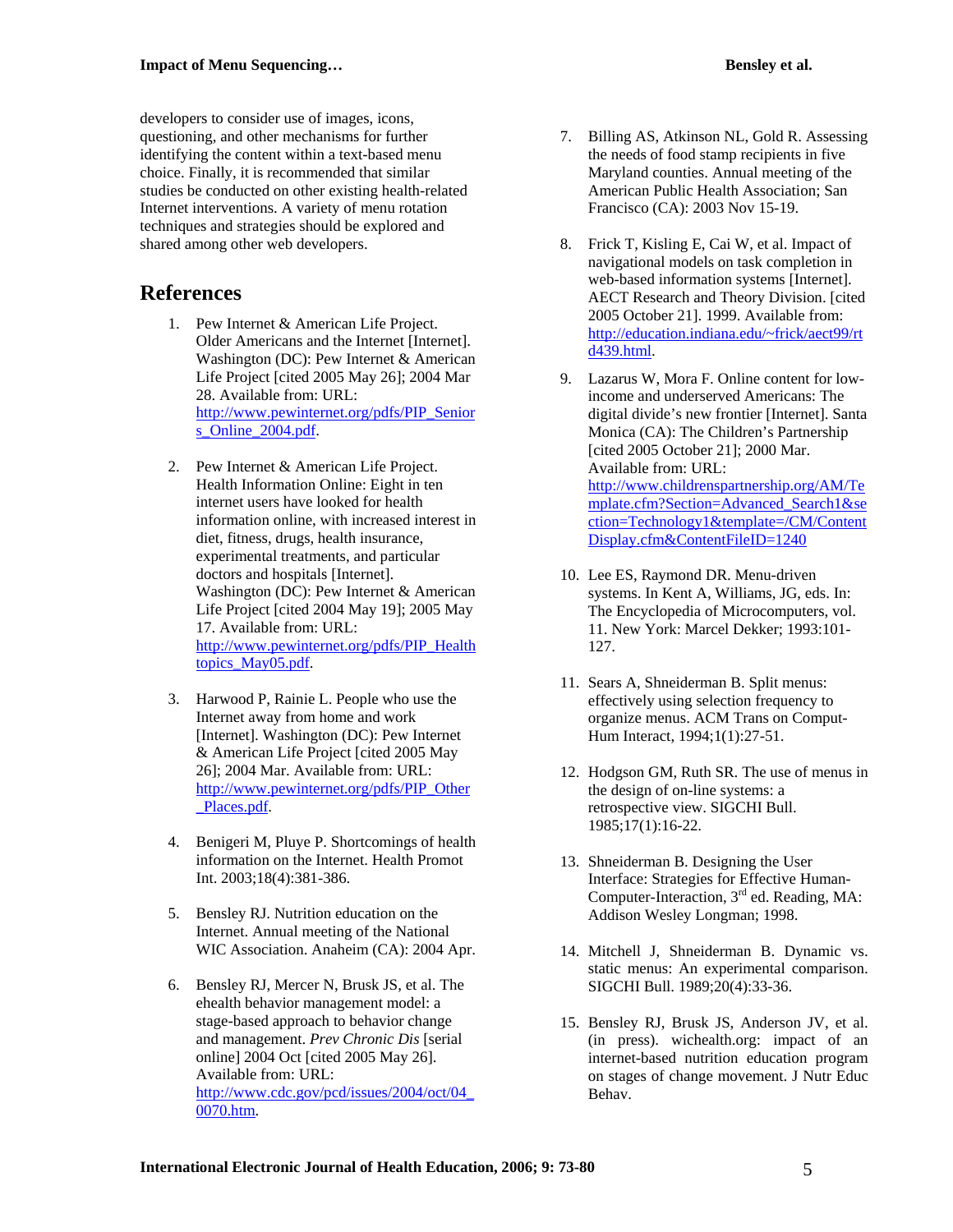|                                        | <b>Module</b> |           |       |           |           |
|----------------------------------------|---------------|-----------|-------|-----------|-----------|
| <b>Menu Sequence</b><br><b>Pattern</b> | <b>MS</b>     | <b>TC</b> | GC    | <b>GH</b> | <b>PE</b> |
| $1(n=6844)$                            | (1)           | (5)       | (4)   | (3)       | (2)       |
|                                        | 28.7          | 16.6      | 10.2  | 16.1      | 28.5      |
| $2(n=506)$                             | (2)           | (1)       | (5)   | (4)       | (3)       |
|                                        | 27.7          | 35.6      | 11.7  | 13.4      | 11.7      |
| $3(n=487)$                             | (3)           | (2)       | (1)   | (5)       | (4)       |
|                                        | 26.3          | 18.7      | 30.0  | 14.0      | 11.1      |
| $4(n=494)$                             | (4)           | (3)       | (2)   | (1)       | (5)       |
|                                        | 23.1          | 16.8      | 12.4  | 31.2      | 16.6      |
| $5(n=653)$                             | (5)           | (4)       | (3)   | (2)       | (1)       |
|                                        | 25.4          | 16.4      | 10.7  | 18.8      | 28.6      |
| <b>Total Count</b>                     | 2,509         | 1,595     | 1,032 | 1,514     | 2,334     |
| Total %                                | 27.9          | 17.8      | 11.5  | 16.9      | 26.0      |

**Table 1.** Module selection associated with rotated menu sequences.

Note: Position of module for each menu sequence pattern is indicated in parentheses above each percentage value.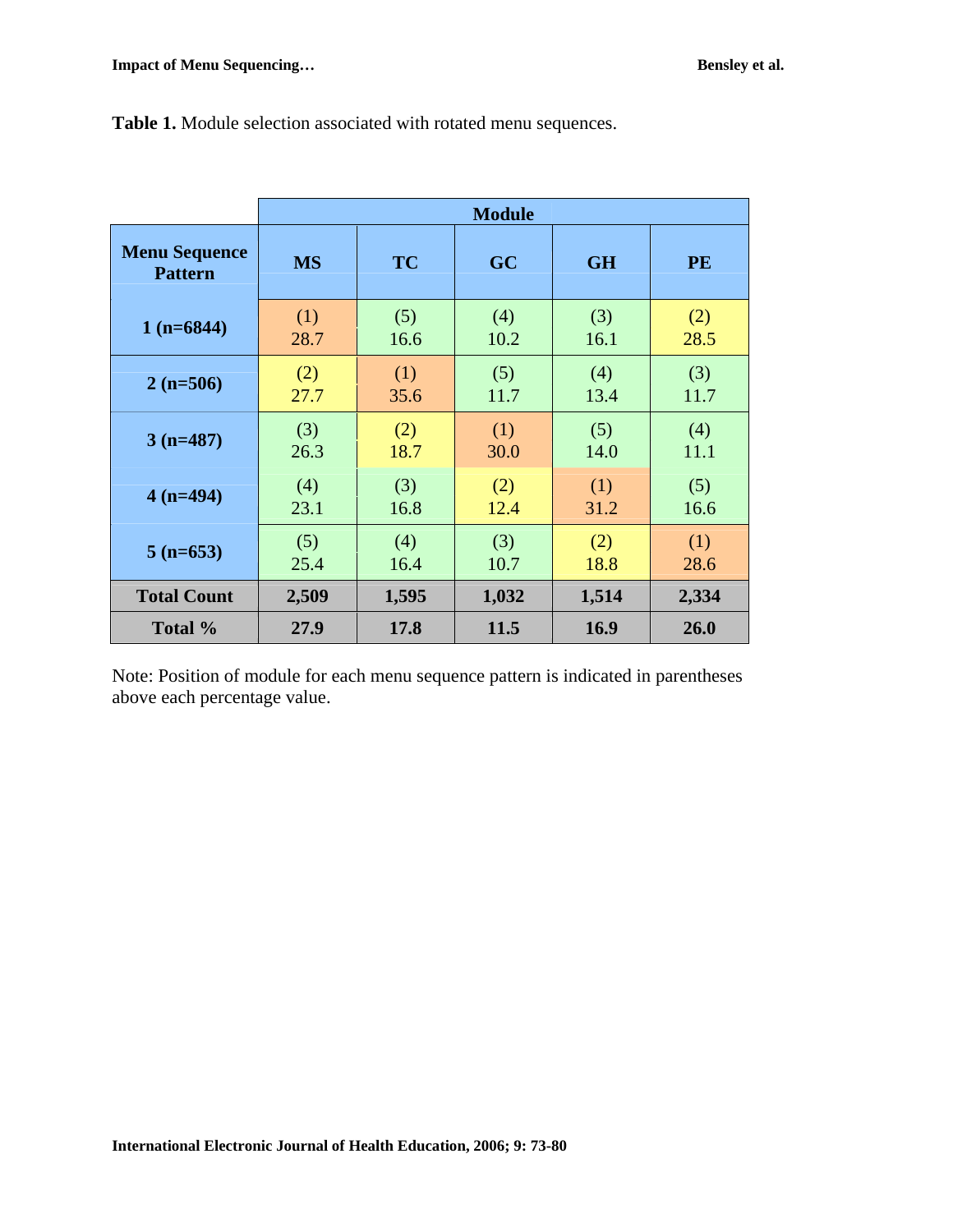| <b>Menu Position</b> | <b>Count</b> | $\frac{0}{0}$ |  |
|----------------------|--------------|---------------|--|
|                      | 2,628        | 29.3          |  |
| 2                    | 2,367        | 26.3          |  |
| 3                    | 1,441        | 16.0          |  |
|                      | 1,039        | 11.6          |  |
| 5                    | 1,509        | 16.8          |  |
| <b>Total Count</b>   | 8,984        | 100.0         |  |

**Table 2.** Module selection based on menu position.